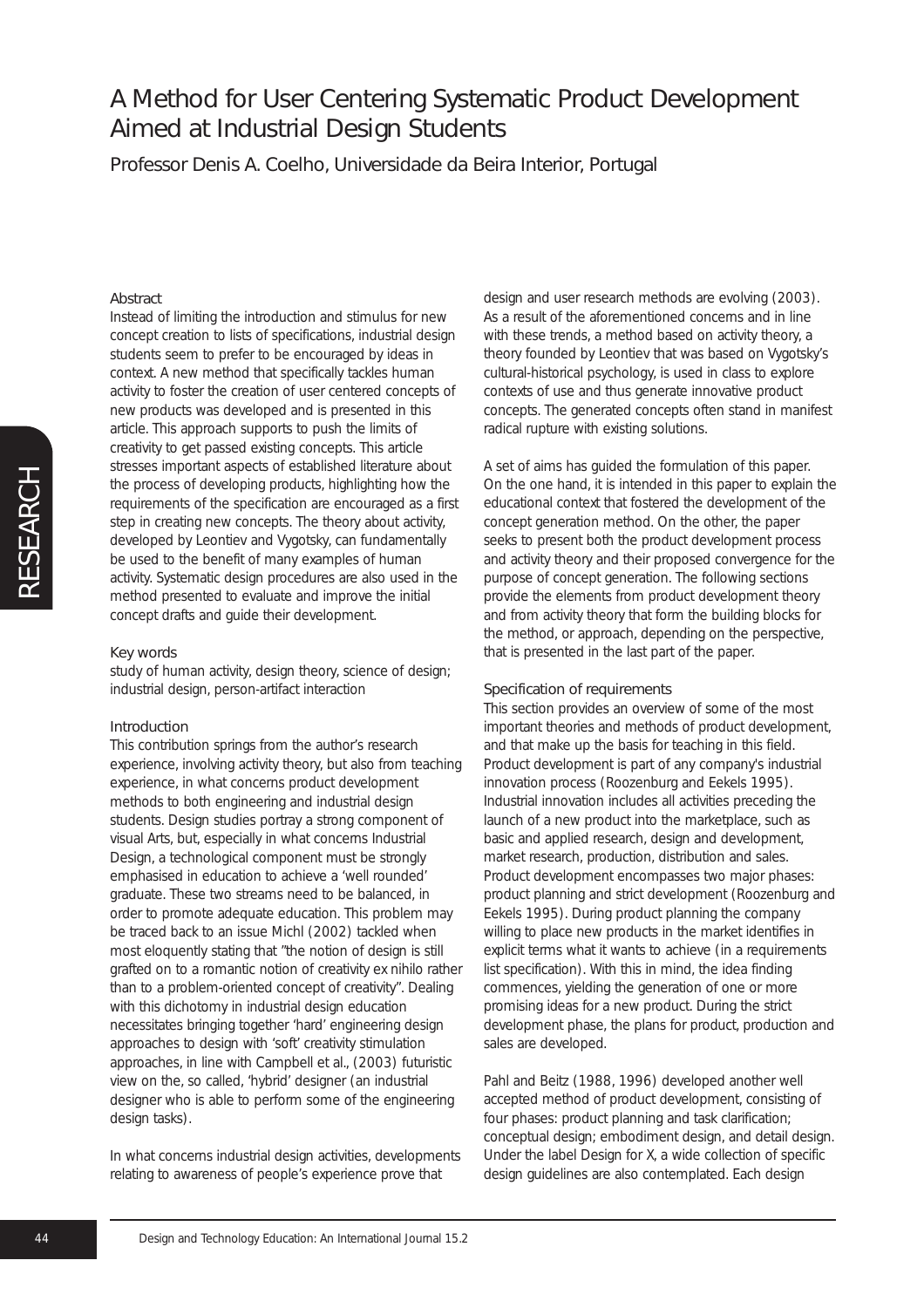guideline addresses a particular issue that is caused by, or affects, the characteristics of a product. Pahl and Beitz (1996) consider several design for X, or design for properties, examples, such as design for aesthetics, design against corrosion damage, design to cost, design for ergonomics, design for minimum risk, and, design to standards.

In line with Pahl and Beitz, Hubka and Eder (1992), systematically examine the basic goals, general principles, and methods of engineering science and specify product development phases and respective outcomes as follows: elaborate and clarify the assigned task (output – the design specification); establish the function structure (output – the function structure); establish the organ structure (output – the concept); establish the component structure (output – the layout); and, establish component structure in more detailed level (output – representation and description of technical system).

Within the engineering design methodology mentioned, Hubka and Eder (1992) and Pahl and Beitz (1996), the main apparent objective of product design is to meet functional requirements. It hence dedicates only but marginal attention to the user. The theories of these authors mostly focus on the technical functions and structure of the product and omit the product's relation to the user. Some of the theories, as is the case for Pahl and Beitz (1996), provide limited guidance on how and where in the design process some of the user aspects should be dealt with (for example, identifying and understanding user needs).

One of the challenges in trying to achieve a balance between technical and artistic inputs into product development education of industrial design students, is being able to introduce the technical systems design view presented in this section, and intertwine with another (rather more user/person centered) approach. In an engineering school that teaches Industrial Design students, it becomes apparent that rather than mostly using verbal requirement lists as inputs for new concept generation, these students seem to prefer to be creatively stimulated with ideas in context. Activity theory is being used as a basis to achieve this end. The following section pursues the presentation of fundamental aspects of activity theory, and provides elements that enable to develop a perspective for the study of activity-person interactions, or the study of use.

### Activity theory

Under the light of a framework derived from activity theory, any task, or activity, can be broken down into actions, which are further subdivided into operations. In a design context, using these categories can provide the designer not only with an understanding of the steps necessary for a person to carry out tasks, but also with the motive and goals of the person's actions.

The objectives and motives of any human activity, the social and material or physical perceptions, and the needs of the human determine the activity and its structure (Hydén 1981). The means for carrying out an activity include techniques and skills, procedures, artifacts, where language and tools such as products can be included. Activity theory can be used to inform product development efforts, through the study of use. This is presented in this section, following the general outline of the development of activity theory, in the following subsection.

#### *Evolution of activity theory*

In this subsection, an overview of the path of activity theory, from Vygotsky's early conception, through Leontiev's contribution, reaching today's form is proposed. Activity theory first appeared and was developed in the Soviet Union. The foundations of this theory include the philosophical ideas of Hegel and Kant, as well as the theory, developed by Marx and Engels, of dialectical materialism. The theory had evolved from the work of Vygotsky, as he had initially formulated a new method of studying thought and consciousness. Vygotsky had been working on this theory at a time when the prevalent dominant psychological theories were based on reflexology (stimulus-response based school that at a later stage was developed into behaviourism) and psychoanalysis (Mappin 2000). By reducing all psychological phenomena to a series of stimulus-response chains, reflexology attempted to eliminate consciousness.

The mentalist tradition, according to Vygotsky (1981), confined itself to a vicious circle in which states of consciousness were comprehended through the use of the concept of consciousness. This consisted of the major objection Vygotsky pointed out towards the mentalist tradition. Vygotsky claimed that if consciousness were to be taken as a subject of study, then the explanatory principle had to be sought within a different layer of reality. Socially meaningful activity might play this role, serving as a generator of consciousness, was what Vygotsky suggested. The suggestion that individual consciousness is built from the outside through relations with others was Vygotsky's first step towards the concretisation of this principle. Human higher mental functions ought to be viewed as products of mediated activity, according to Vygotsky. The role of mediator is played by psychological tools and by means of interpersonal communication.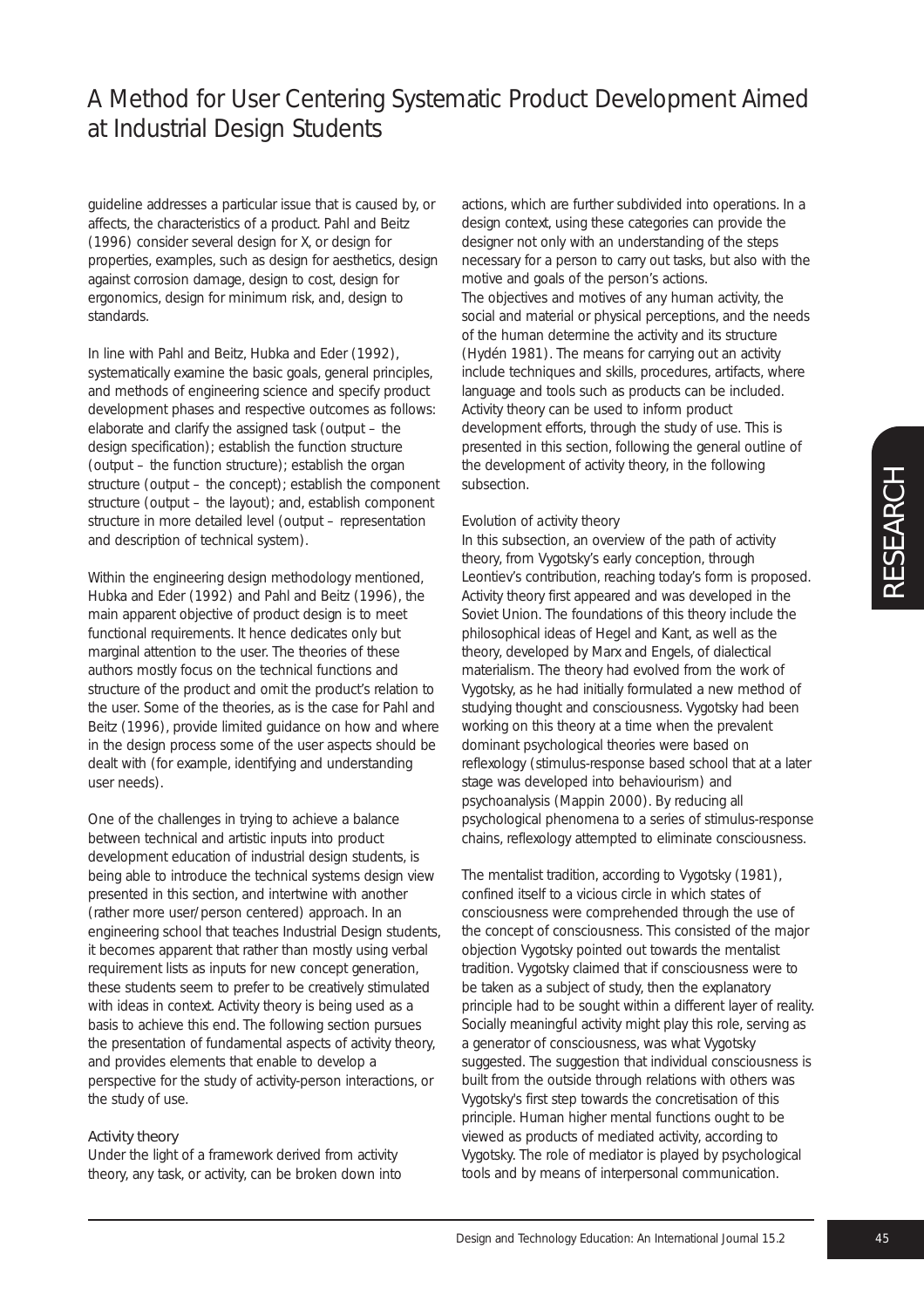Vygotsky's first ideas about how consciousness was mediated were formulated after he had appropriated a few Marxist ideas about how tools (or instruments) mediate the work activity. Vygotsky then extended those ideas to encompass the manner through which psychological tools get to mediate thought.

Work was, for Marx and Engels, the basic form of human activity (Wertsch 1981). Their analysis emphasised that not only did humans transform nature in their carrying out of work activity, but they were also themselves continuously and repeatedly changed in the process. The level of work activity at a particular stage in history was seen as a direct reflection of the tools that were available at that time. Therefore, new kinds of instruments would always be necessary to carry out the perpetually changing new forms of work activity. The reciprocal implication of the afore-mentioned dialectical considerations is that each new level of tool or instrument development leads to the rise of yet another generation of a form or manner of conceptualising and acting on the world.

One of the main cornerstones of Vygotsky's psychological constructs was the resemblance between Marx's notion of how the tool or instrument mediates overt human work activity and the semiotic notion of how human social processes and thinking can be mediated, and are in fact often mediated, by sign systems. In both cases the point is that instruments are not only used by humans to change the world, but these instruments also come to transform and regulate humans in this process of changing the world around them (Wertsch 1981).

According to Vygotsky (1981), psychological tools are artificial formations. By their nature they are social, not organic or individual. They are directed towards the mastery, or management, of behavioural processes, in a comparable way to the way by which technical means are directed towards the management of processes of nature. Verbal communication, systems for counting, mnemonic techniques, algebraic symbol systems, works of art, writing, schemes, diagrams, maps, mechanical drawings, and all sorts of conventional signs can serve as examples of psychological tools and of their compound systems (Mappin 2000).

Each psychological tool alters the entire flow and structure of mental functions as long as it is included in the process of behaviour. A tool with a psychological nature does this by determining the structure of a new instrumental act, in the same way that a technical tool alters the process of a natural adaptation by determining the form of work operations.

Artificial, or instrumental, functions and forms of behaviour ought to be recognised along with natural acts and processes of behaviour. The latter first emerged in the process of evolution, and were developed into special mechanisms that are common to humans and advanced animals. The former (artificial functions and forms) are a later acquisition of humans. These are the product of historical development and are a form of behaviour unique to humans (Vygotsky 1981: 137).

The mediation by psychological tools, at the time, a new method of thinking about consciousness, was then termed the instrumental method. Vygotsky's initial formulation of an instrumental act is shown in Figure 1. A stimulus was thought to be able to play the role of an object towards which an act of behaviour was directed, according to



*Figure 1. Initial formulation of an instrumental act, according to Vygotsky's early proposal*



*Figure 2. Fist generation of activity theory psychologist's view of the mediating artifact*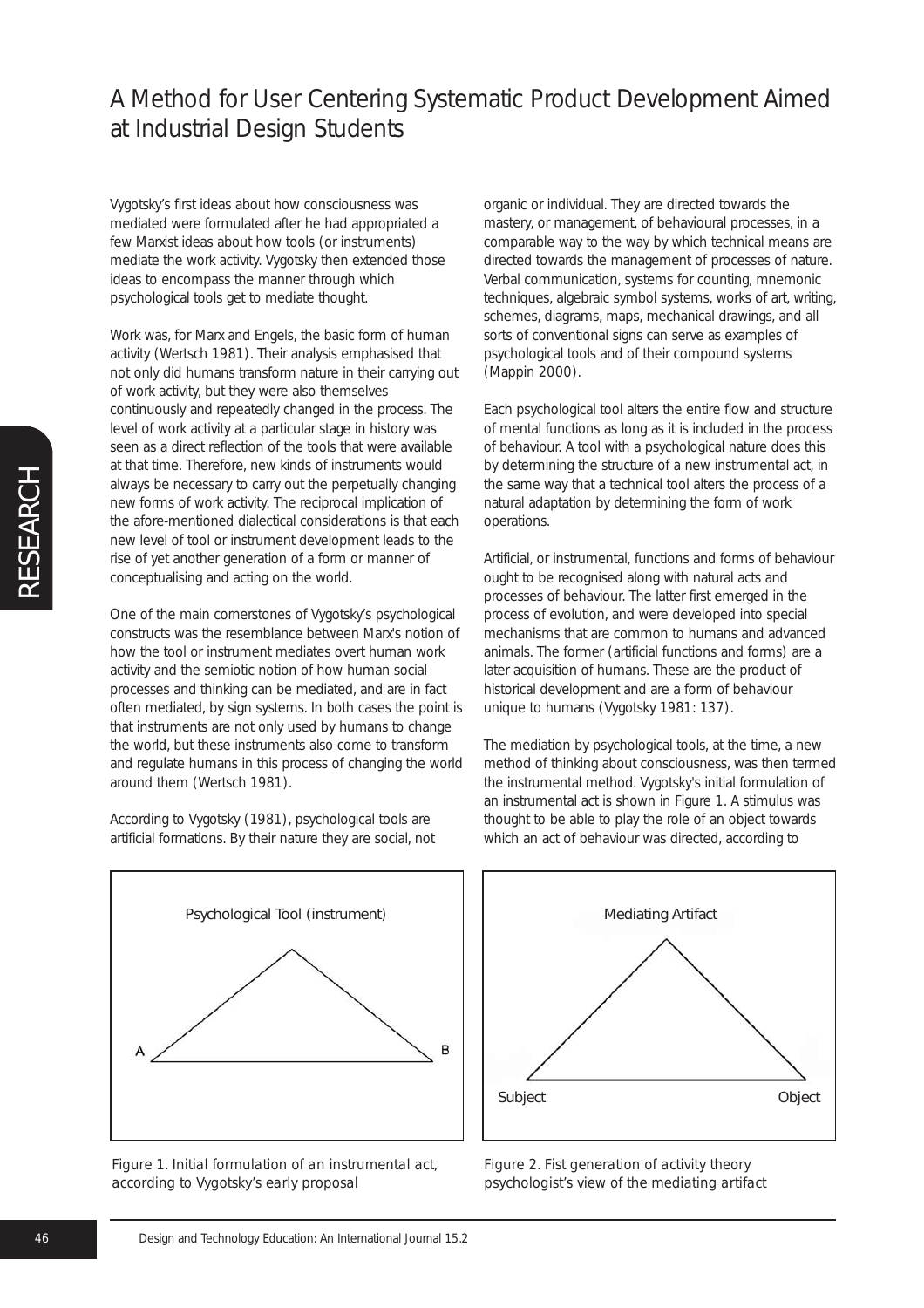Vygotsky. However, in this act, the tool could also play the role of the means by which human beings directed internal psychological operations to solve a problem. In Vygotsky's instrumental method, although the link between A and B was the direct associative connection (from stimulus, leading to response), both the stimulus and the tool could be considered as stimuli affecting the ultimate response.

In the instrumental act, a new intermediate link, the psychological tool, which becomes the structural center (the feature that functionally determines all the processes that form the instrumental act), is inserted between the object and the psychological operation toward which it is directed. Any behavioural act then becomes an intellectual operation (Vygotsky 1981: 139). However, to many of the psychologists working on the development of activity theory, this formulation was still too close to behaviourism (Mappin 2000). They took Vygotsky's idea of artifactmediated and object-oriented action and reformulated it to take the form depicted in Figure 2.

According to the conception depicted in Figure 2, which is representative of the view shared by the first generation of activity theory psychologists, an activity is composed of a subject and an object, mediated by a tool. A subject is a person or a group that is engaged in an activity. An object (in the sense of "objective") is held by the subject and motivates activity, giving a specific direction to the latter. The mediation can occur through the use of many different types of tools, material tools as well as mental tools, including culture, ways of thinking and language.

In activity theory, the unit of analysis is an activity, which is opposed to the approach pursued by cognitive psychology, focusing on the study of the individual as a separate entity. In activity theory, context is not considered as an outer container or as a shell inside of which people would behave in certain ways (Nardi 1996). Rather, people consciously and deliberately generate context (activities) in part through their own objects (or objectives). Context is both internal to people, involving specific objects and goals, and, at the same time, it is external to people, involving artifacts, other people, and specific settings (Nardi 1996). The crucial point from this perspective is that in activity theory, external and internal perspectives are fused, or unified.

Collective activity would become the turning point marking the onset of a second generation in the development of activity theory. The unit of analysis in Vygotsky's early work was object-oriented action mediated by cultural tools and signs. There was no recognition of the part played by

other human beings and social relations in the triangular model of action. Leontiev extended the theory by adding several features based on the need to separate individual action from collective activity (Mappin 2000). The distinction between activity, action and operation was added to delineate an individual's behaviour from the collective activity system.

The following extract from Leontiev's own writings (1978) vividly characterises the essence of collective activity: "a beater, for example, taking part in a primeval collective hunt, was stimulated by a need for food or, perhaps, a need for clothing, which the skin of the dead animal would meet for him. At what, however, was his activity directly aimed? It may have been directed, for example, at frightening a herd of animals and sending them toward other hunters, hiding in an ambush. That, properly speaking, is what should be the result of the activity of this man. And the activity of this individual member of the hunt ends with that. The rest is completed by the other members. This result, i.e. the frightening of game, etc., understandably does not in itself, and may not, lead to satisfaction of the beater's need for food, or the skin of the animal. What the processes of his activity were directed to did not, consequently, coincide with what stimulated them, i.e., did not coincide with a motive of his activity; the two are divided from one another in this instance. Processes, the object and motive of which do not coincide with one another, we shall call "actions". We can say, for example, that the beater's activity is part of hunting, and the frightening of the game his action" (Leontiev 1978: 210).

The beater is engaged in actions that result in the opposite of what he is immediately seeking (food for survival). Instead of shortening the distance to the quarry, he is pushing the game away. This makes sense only if he knows that someone is waiting to achieve his goal (consciously shared with others) at the other end. The sense of his action was not in the action itself but in his relation to other members of the group (Mappin 2000).

The emergence of action as a co-ordinated part of social activity performed by an individual must be accompanied by shared meaning of the action that is reflected consciously by the actor. Therefore, the necessary, conscious division of work in human society is the most obvious indicator of the individual human's societal nature. The individual is truly human only in society. Indeed, a still stronger conclusion can be argued: that human individuality itself is achievable only in society (Mappin 2000). It is apparent from the description above that more than one action can be used to achieve a goal, both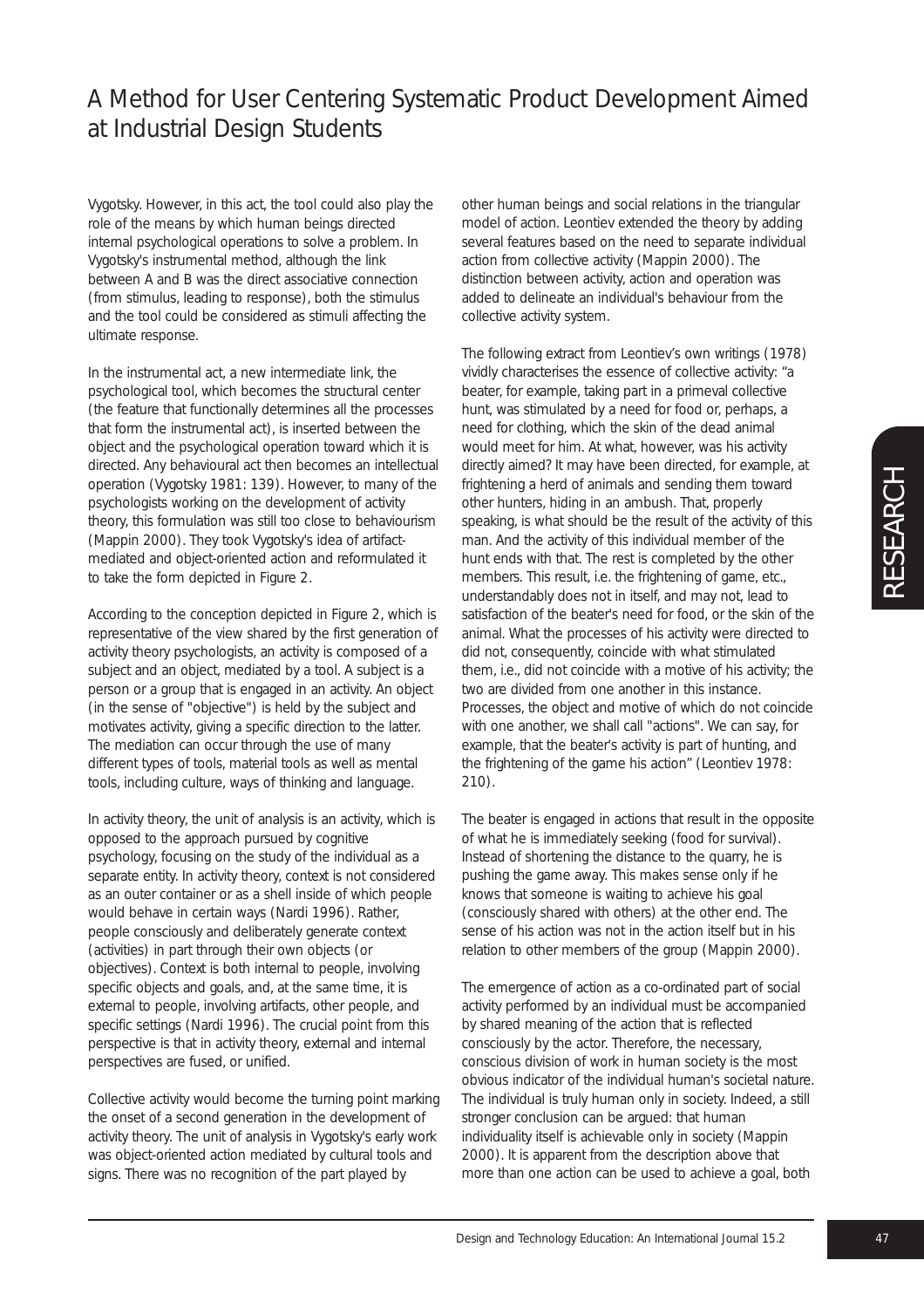the beaters and the hunters in the activity system above are carrying out actions which will result in a successful hunt. But their actions are different.

The third hierarchical level which Leontiev added to the theory of activity was the level of operations, which are performed automatically. As Leontiev states, when learning to shift gears in a standard automobile:

"initially every operation, such as shifting gears, is formed as an action subordinated specifically to this goal and has its own conscious orienting basis. Subsequently this action is included in another action, such as that of changing the speed of the automobile. At this point, shifting gears becomes one of the methods for carrying out this action, that is, it becomes an operation necessary for performing the action. It is no longer carried out as a special goal-directed process. The driver does not distinguish its goal. So far as the driver's conscious processes are concerned, it is as if shifting gears under normal circumstances does not exist. He/she is doing something else: he/she is driving the automobile from place to place, driving up steep inclines and across level expanses, bringing it to a stop in certain places. Indeed, we know that this operation can "drop out" of the driver's activity entirely and can be performed automatically" (Leontiev 1978: 64).

As a result of the need to consider the shared meaning of activity, the initial theory was reconfigured by the addition of rules, community and the division of work and was renamed the activity system. An activity system is a way of visualising the total configuration of an activity. This is the current hierarchical conception of activity that may be diagrammed as depicted in Figure 3. There is an inherent correspondence between activity and motives, action and goals, and operation and instrumental conditions.

According to Mappin (2000), in this model of an activity system, the subject refers to the individual or group whose point of view is taken in the analysis of the activity. The





object (or objective) is the target of the activity within the system. Instruments refer to internal or external mediating artifacts which help to achieve the outcomes of the activity. The community is comprised of one or more people who share the objective with the subject. Rules regulate actions and interactions within the activity system. The division of work discusses how tasks are divided horizontally between community members as well as referring to any vertical division of power and status. A general outline of the development of activity theory was just enunciated. Its essence is based on the premise that transforming the objective into an outcome motivates the existence of an activity. The following subsection shows how activity theory can be used to inform product development efforts, through the study of use, focusing in particular on the seminal work developed by Karlsson (1996).

*The study of use informed by activity theory* In an effort to transfer the benefits of the insight provided by the powerful tools devised for the study of collective activity, to studies of usability, Karlsson (1996) developed a framework to study 'use', i.e., the relation between human and artifact. This framework establishes a transposition of the broken-down structure of activity theory to the person-activity interaction level, mediated by an artifact (product or system). The focus is on the individual and his/her relation to the objective and the mediating artifact. The framework is intended to provide a basis for the discussion, description and evaluation of different approaches to the design of the user-artifact relation. In this framework, the unit of analysis is the use activity, and she adopts a holistic approach that includes a system view of user-task-goal-artifact and environment. In this approach aspects such as product features and operations are studied, but the key point is that they must be related to the overall level of analysis. The framework is composed of five factors, each of which is represented in three different levels of analysis. In this view of the userartifact relation, the purpose of employing an artifact (product) is to make use of its functions in order to achieve a goal. However, the actual benefit acquired from 'use' is dependent upon the properties of the artifact and the properties of the user, as well as other local conditions, such as the environment where the activity takes place (Karlsson 1996).

Use implies a goal (use for what?), an instrument (use what?), a person (use by whom?) and an environment and context (used where?) (Karlsson 1996). To this set of four short questions, a fifth may be added concerning the activity per se: 'use how?' which expresses the mode of interaction between user and artifact. This is quite relevant,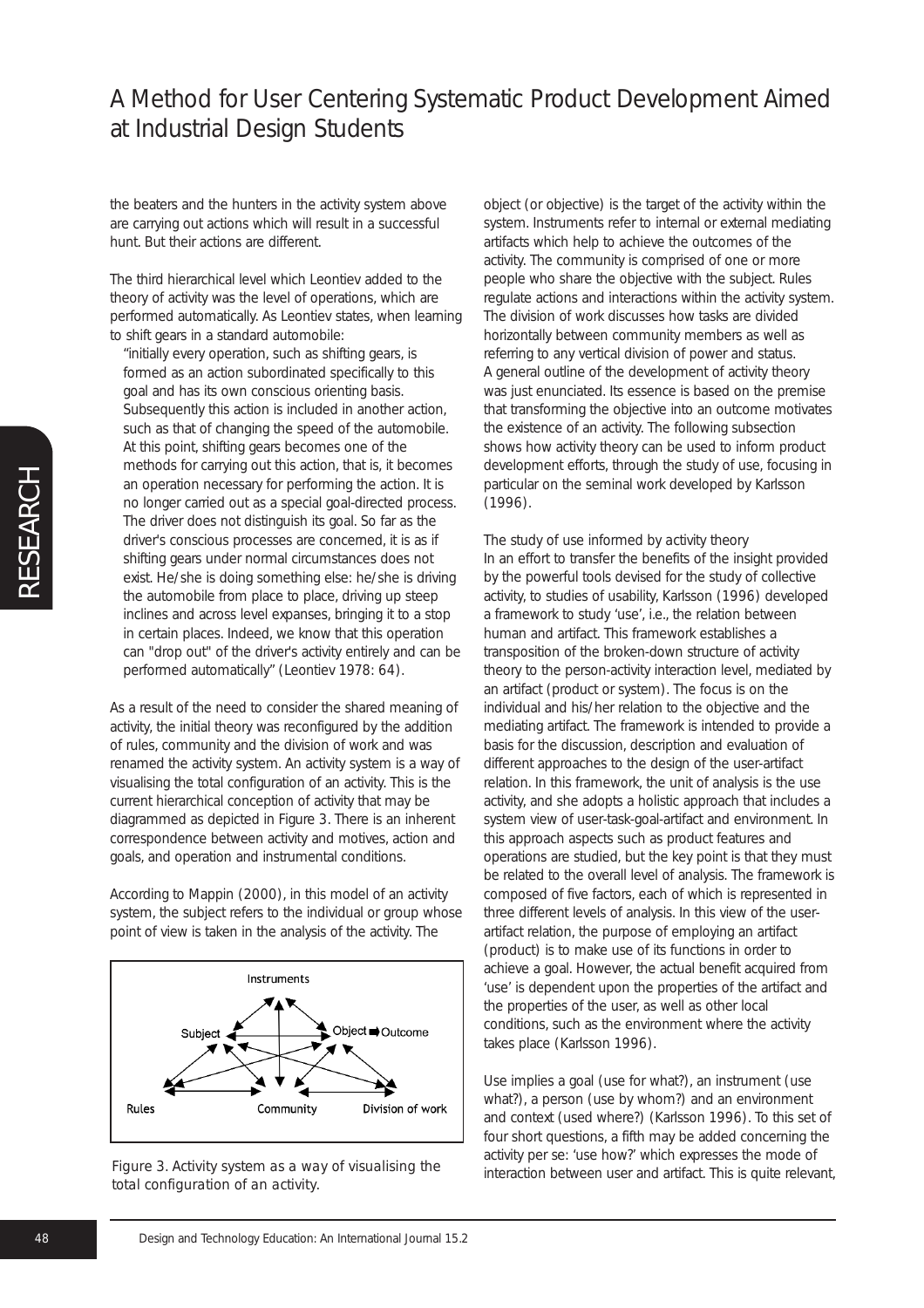as a dimension, since it is central to activity and hence, if consciously considered, may raise interest in aspects of use quality. Use quality may be considered as including characteristics such as user friendliness or beauty. The developments proposed in the following section have greatly benefited from the seminal work developed by Karlsson (1996).

### Activity based concept generation

This section presents the fundamental results of the present paper, in the form of a method for stimulating new concept generation, that takes ideas in context, structured according to activity theory, as an initiating stage for the generation of new product concepts. The approach that is central to this contribution is bounded by the larger process of design, where it gives a contribution at the stage of concept generation. The bounding process of design that is considered is in line with the report of Lewis and Bonollo (2002). These authors performed an

experimental investigation to unveil the design skills most influential to professional success, in order to have design education adequately train student in those skills. Given the nature of the examples provided and the literature sources considered, it is fair to assume that Lewis and Bonollo's concerns were in line with the ones motivating this paper: valuing engineering design approaches in industrial design education and seeking to make these compatible. In order to structure their research, Lewis and Bonollo (2002) harnessed a five stage operational process of design, based on selected literature of their choice (Hales 1991). This process is comprised of five sub-ordinate processes. These are: task clarification, concept generation, evaluation and refinement, detailed design of preferred concept and communication of results. Table 1 provides an overview of this process with the description of the nature and the outcomes expected from each sub-ordinate process of the operational model of the design process.

| Subordinate process                        | Nature of process                                                                                                                                                                                   | Output from process                                                                                                                                  |
|--------------------------------------------|-----------------------------------------------------------------------------------------------------------------------------------------------------------------------------------------------------|------------------------------------------------------------------------------------------------------------------------------------------------------|
| 1. Task clarification                      | A set of tasks including negotiating a<br>design brief with the client, setting<br>objectives, planning and scheduling<br>subsequent tasks, preparing time and<br>cost estimates                    | Design brief, including design<br>specification, project plan with time<br>line and cost estimates                                                   |
| 2. Concept generation                      | A set of creative tasks aimed at<br>generating a wide range of concepts<br>as potential solutions to the design<br>problem specified in the brief                                                   | A folio of concept sketches, supported<br>by simple models or mock ups,<br>providing a visual representation of<br>design ideas                      |
| 3. Evaluation and refinement               | A set of analytical tasks in which the<br>concepts in (2) are evaluated and<br>reduced to a small number of refined<br>solutions, usually only one or two<br>candidate solutions                    | A folio of refined concept sketches,<br>supported by models and technical<br>information as required and illustrating<br>the preferred concepts      |
| 4. Detailed design of preferred<br>concept | A set of tasks aimed at developing<br>and validating the preferred concept,<br>including layout drawings, dimensional<br>specifications, selection of materials,<br>finishes, indicative tolerances | A folio of layout and detailed<br>component drawings, supported by a<br>technical report giving preliminary<br>manufacturing information             |
| 5. Communication of results                | A set of tasks whereby the concept<br>detailed in (4) is communicated to<br>the client via appropriate two- and<br>three-dimensional media and written<br>report                                    | A folio of presentation drawings,<br>including technical drawings from (4)<br>and supported by a refined three<br>dimensional model and/or prototype |

*Table 1. Operational Model of the Design Process (Lewis and Bonollo 2002, Hales 1991)*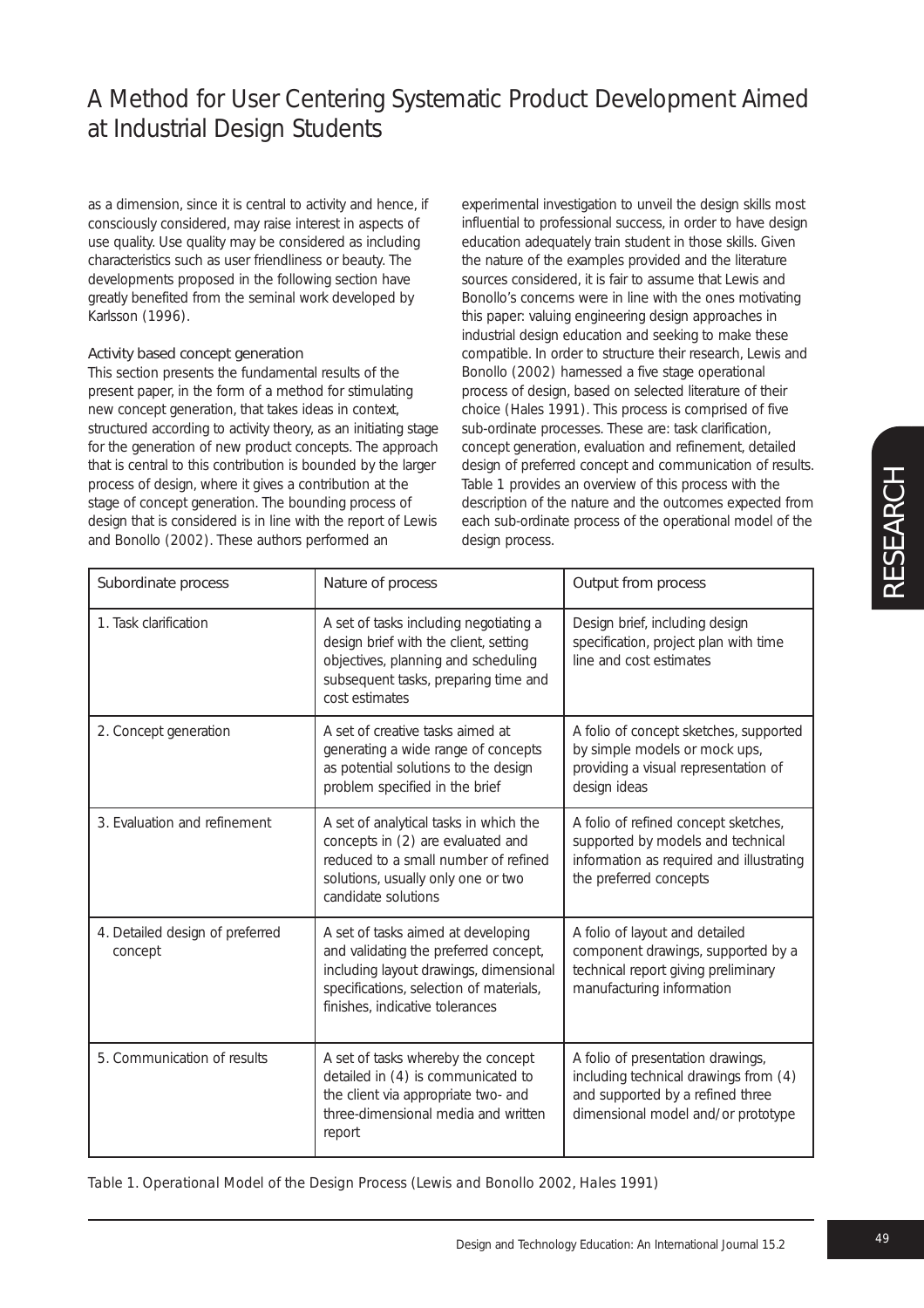The proposed new concept generation approach is based on the adaptation of an ergonomic design approach structured by activity theory, established by Coelho and Dahlman (2006). The approach was developed for use in the classroom, in the author's Product Design course within the second year of the undergraduate program in Industrial Design, and takes as a point of departure human activity, in order to search for new product concepts. It is meant to be considered in the concept generation stage of the design process, once all the task clarification steps have been carried out. Figure 4, depicting the Project X assignment, is an example given in class as a starting point for the generation of new concepts by industrial design students in the present approach proposed for new concept generation.

The description given above is an example intended to trigger students to apply this way of starting concept generation in their particular assigned projects. The approach is then based on searching for visual (sketched) answers to the question "how can this human activity be enhanced, supported or enabled by an artifact?". This process is based on considering the goals, instruments, and person and context information, structured according

to activity theory, besides establishing a 'tout court' requirements list specification which is then abstracted to reveal the fundamental problem (Pahl and Beitz 1988). The approach is believed to hold the potential to trigger the generation of concepts beyond existing solutions, and pushing the envelope of creativity beyond the mere upgrade from existing concepts.

It is arguable that the nature of human activity will change according to the nature of the artifact that supports it. Hence, when generating alternative concepts, based on the consideration and exposure to the activity analysis, concepts and human activity are in flux with each other and modification of one may bring upon changes on the other. Figure 5 depicts in graphical form the decomposition of the aspects of the task clarification subordinate process of the design process that are relevant as inputs for the concept generation activity based approach. A schematic diagram is shown on Figure 6 depicting the rationale underlying the execution of the technique, in the stage of concept generation. Since task clarification plays an important role in providing inputs for the activity analysis, this process stage is also schematically depicted (Figure 5). While it is acknowledged that these

| <b>Project X</b>             |                                                                                                                                   |  |
|------------------------------|-----------------------------------------------------------------------------------------------------------------------------------|--|
| Product:                     | device Y (tele-ski)                                                                                                               |  |
| Task to be performed:        | support human activity climbing uphill in preparation for downhill.                                                               |  |
| Client: (imaginary)          | - electromechanical equipment supplier for winter sports resorts.                                                                 |  |
| Client goals:                | - offer safety in access, transportation and descent;<br>- portray an avant-garde image to winter sports resorts.                 |  |
| Client base:                 | Iberian Peninsula.                                                                                                                |  |
| Existing equipment:          | tele-chair, transporting rod; lateral transporting rope; conveyor belt.                                                           |  |
| Human activity (user goals): | - gain altitude to restart descent;<br>- socialise:<br>- physically relax;<br>- enjoy the landscape.                              |  |
| Environment and context:     | - dichotomy novice/expert;<br>- use of rucksacks;<br>- protection against wind gusts;<br>- profitability of equipment off season. |  |

*Figure 4. Example of a starting point for the generation of new concepts by industrial design students, using the approach proposed for new concept generation*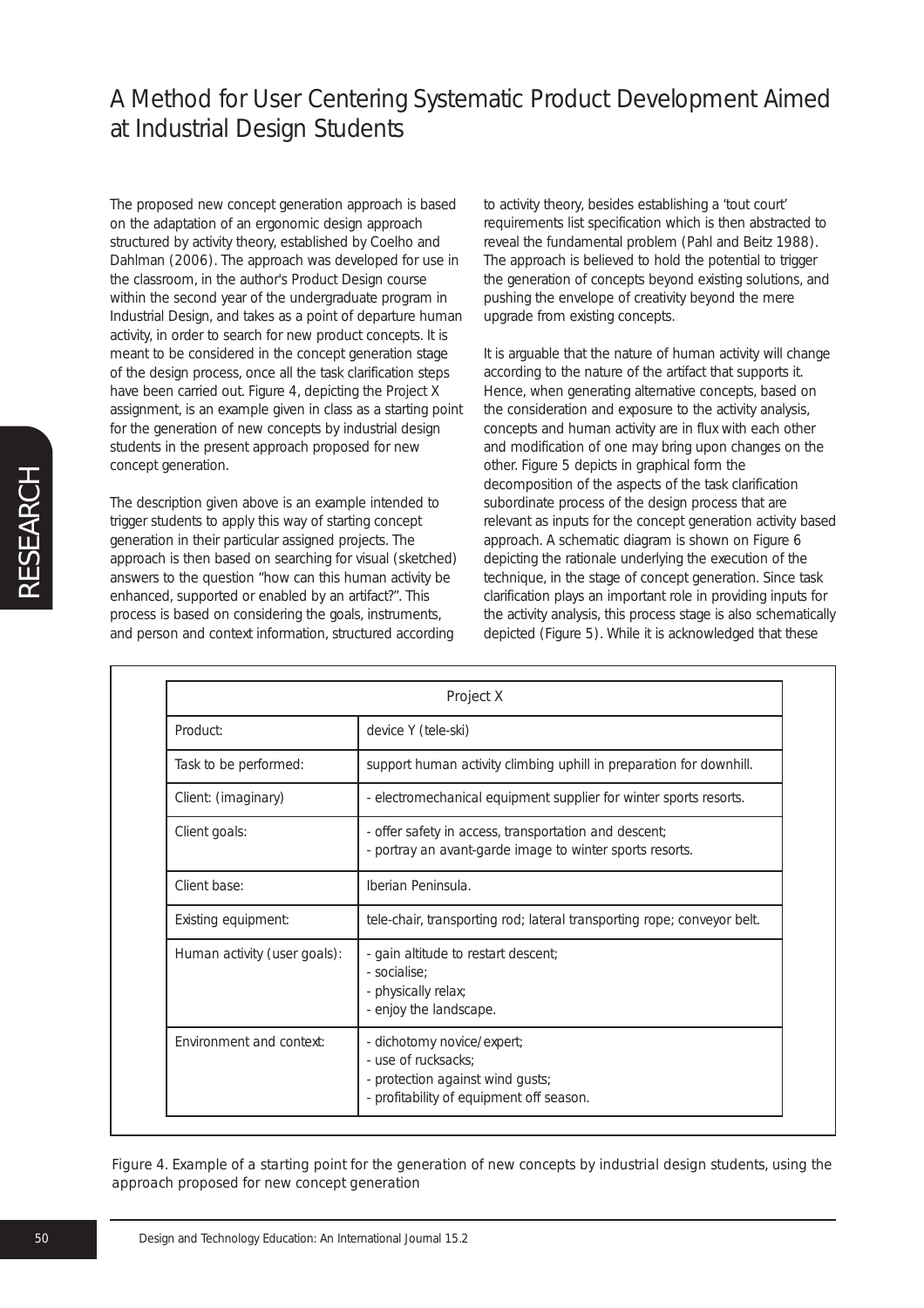stages of the process of design encompass a set of actions that go beyond the scope of the illustrations, the aim in their making was to focus on the contours of the proposed approach. Evaluation and refinement follow the concept generation sub-ordinate process, but since no significant modifications are made to established methods, there is no illustration provided of stage 3 of the operational design process and further beyond.

Several steps need to be carried out to perform task clarification, the output of which includes a design specification, an implementation plan and cost estimates (as depicted in Table 1). Getting to these results involves a series of actions, that include task clarification itself but also exposing the goals of the client (assuming the design is being commissioned by a client), as well as context information. Within the exploration of the task that is to be performed by the design, emphasis on human activity is sought, making the human activity, user goals, and the environment where the activity might take place explicit. The context of use is also characterised. This information would otherwise be available anyway as a result of the use of checklists to build up the requirements list, but it is important to have it explicit and categorised.

Within the concept generation stage, abstraction of the fundamental problem from the design specification may benefit considerably by keeping the "main problem" within the light of the activity framework. In rather complex tasks, for instance those dealing with machinery or automated equipment, functional analysis is a fit process for technical systems and establishing solution principles. In this education scenario, functional analysis of the task to be performed is also introduced, albeit it is less useful for radical new concept development of simple concepts. Many projects that are developed in class concern unsophisticated devices, such as furniture, or simple appliances, with a common theme being directly supporting human activity. Brainstorming is quite useful as an explorative tool in the concept generation phase, and it is used in conjunction with abstraction, functional analysis and activity analysis to support, or nurture, the creative process.

It is acknowledged that goal establishing and analysis is not foreign to setting requirements when creating product specifications (Roozenburg and Eekels 1995 - provide a thorough categorization of goals, objectives and requirements). These goals are essentially geared at



*Figure 5. Partial depiction of the task clarification stage of the design process, focusing on the elements that are needed to support concept generation using the activity based approach proposed*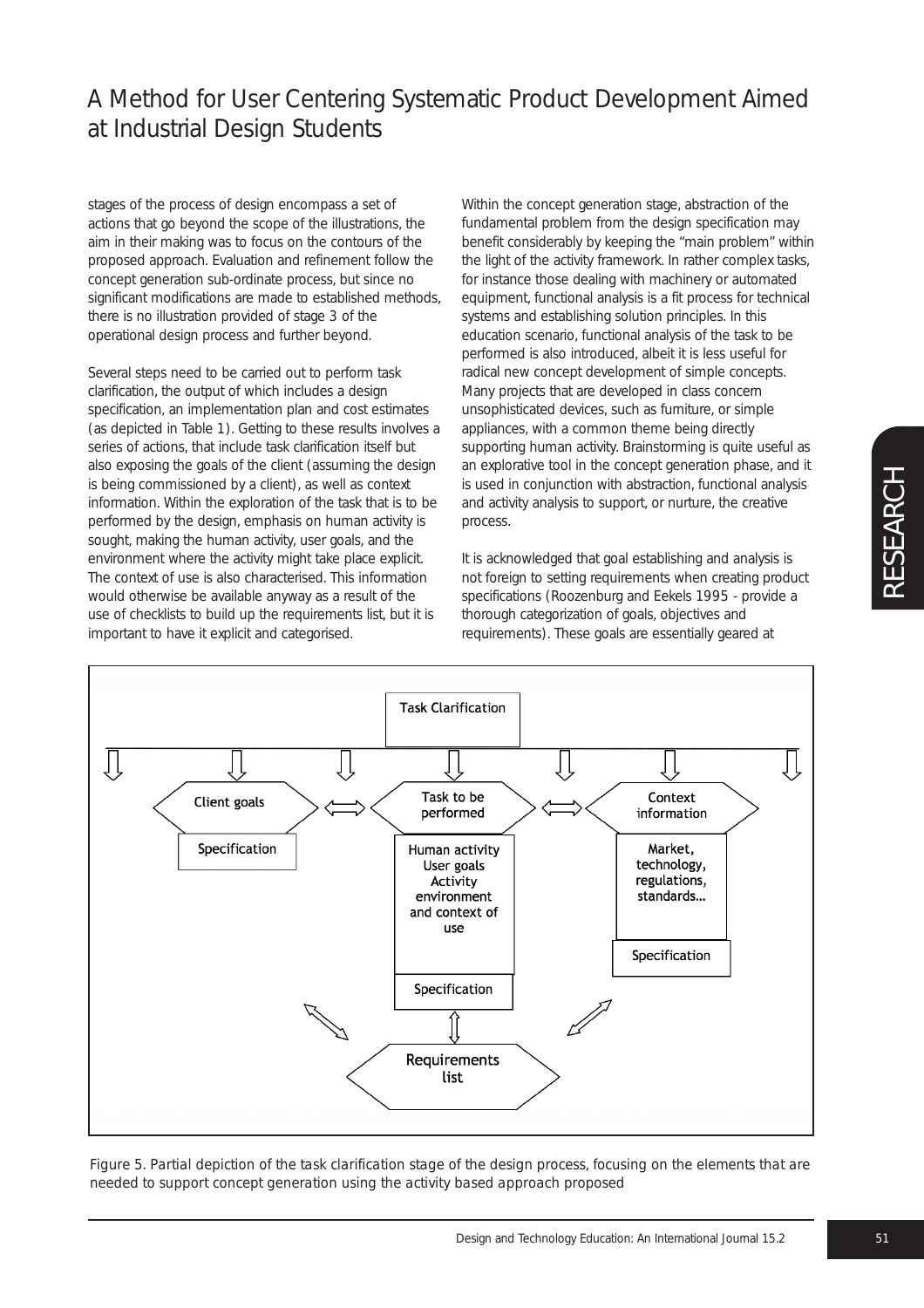

*Figure 6. Activity analysis depicted as a way of triggering new concept generation. The activity is at the centre of this analysis, and the use relation is characterised at every step. Providing answers to the question "how can this human activity be enhanced, supported or enabled by an artifact?" aims at the generation of multiple concepts*

product properties. However, focusing on human activity goals to trigger concept generation, particularly is something which is deemed additional and enriching to the aforementioned approach to goal analysis.

The approach proposed is also based on systematic design procedures to evaluate and improve the initial concepts and guide their further development (Ulrich and Eppinger 2004). These systematic design procedures include, for instance, evaluation of alternative concepts according to multiple dimensions and selection of the fittest solutions for further development. It does not however explicitly establish links and relationships between design variables, performance specifications and user needs, and, or, utility function, as is suggested by Ulrich and Eppinger (2004), given the clash of this action with a focus beyond the requirements list, which is one of the main drivers in the approach proposed. The suggested links and relationships could also be somewhat deterrent from radical new concept generation, which is sought by the use of the proposed approach.

Figure 7 depicts a selection of results attained by industrial design (undergraduate) students, using the approach proposed for new concept generation, considering the design brief presented in Figure 4 as Project X.

#### Conclusion

In this paper, a method for initiation of new concept generation was presented that is based on considering human activity goals and instruments, as well as person and context information, structured according to activity theory, rather than only establishing a "tout court" requirements list specification followed by abstraction of the main problem. It is aimed at combining a technical approach with a creativity stimulation approach, which is based on considering and visualising the activity in context. "How can this human activity be enhanced, supported or enabled by an artifact?" is the core question. The method is based on searching for answers to this question, once the activity has been characterised and analysed using the activity framework. It thus entails the potential to trigger the generation of concepts beyond existing solutions. This trigger also aims at pushing the envelope of creativity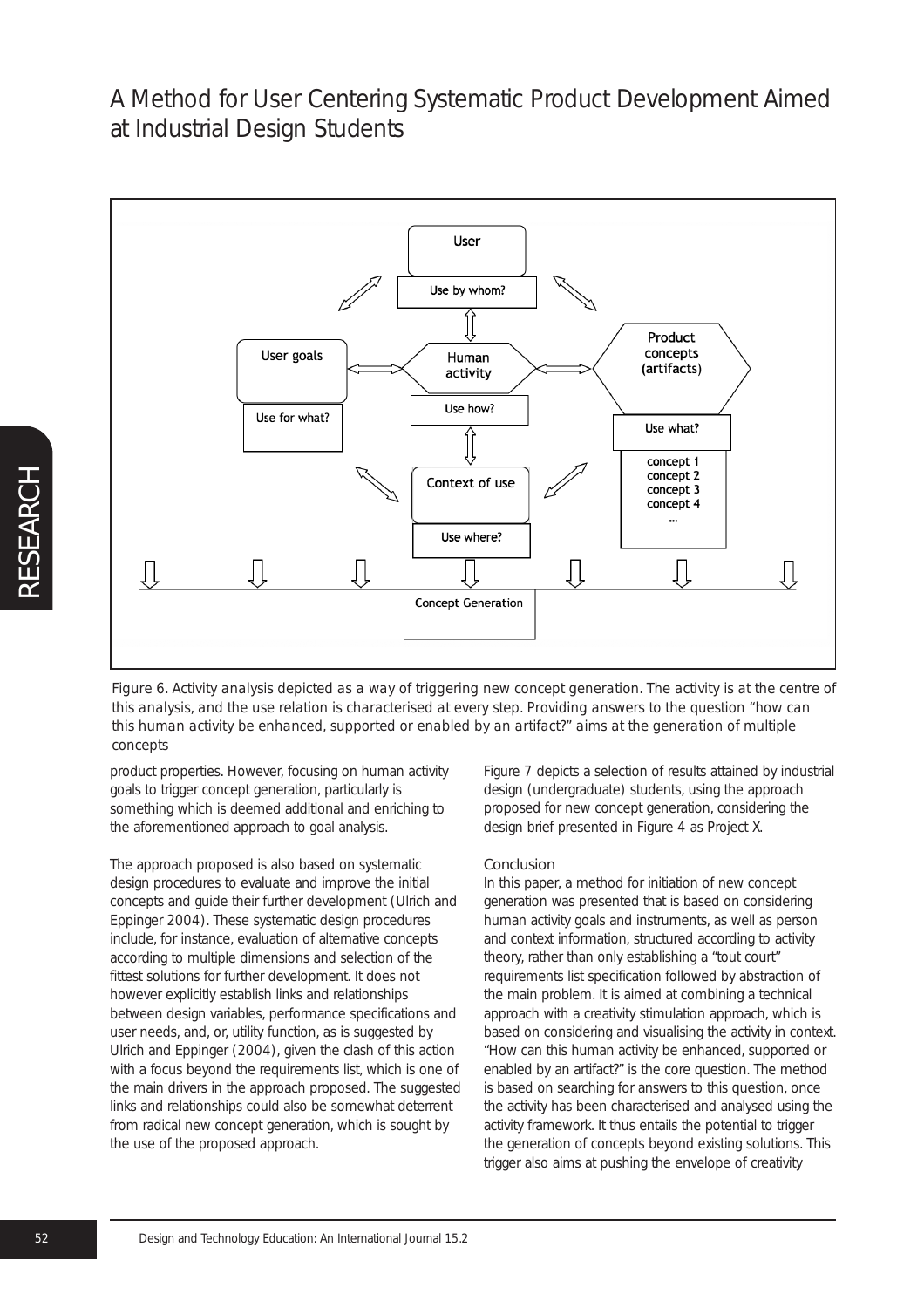

*Figure 7. Examples of results attained by industrial design (undergraduate) students, using the approach proposed for new concept generation, considering the assignment presented as Project X*

beyond the mere upgrade of existing concepts. Afterwards, systematic procedures are used to evaluate and improve the initial concepts and guide their development.

Activity theory is a powerful framework that can be applied in many domains, to foster meaningful and efficient solutions to problems in several fields of human action. As an example, knowledge based engineering could benefit from the insight given by an activity theory based framework. From yet a different perspective, while concept generation is aided by activity theory in the present paper, an activity theory based framework is also suggested as a means of enabling structuring to support the identification of underlying concepts across collections of works of art, artifacts, or architectural sites. As a final example for yet another suggested application domain for an activity theory developed framework, the field of distance learning using Information and Communication Tools is emphasised. Distance education changes the way by which work is carried out in the sector of education.

Activity theory may have an important role to play in the field of distance learning with ICT, improving its effectiveness by means of the analysis of the structure of user goals, instrumental conditions and operations.

#### References:

Campbell, R.I., (2003), Hague, R.J., Sener, B., Wormald, P. W. The potential for the Bespoke industrial Designer. *The Design Journal*, Vol.3, No. 6, pp.24-34.

Coelho, D. A., Dahlman, S., (2006), Ergonomic Design Structured through Activity Theory. In Fischer, Xavier; Coutellier, Daniel (Eds.), '*Research in Interactive Design*' – Vol. 2, Paris: Springer Verlag.

Hales, C., (1991), *Analysis of the Engineering Design Process in an Industrial Context*, Eastleigh, UK: Gants Hill Publications.

Hubka, V., Eder, W.E., (1992), *Enfürung in die Konstruktionswissenschaft*. Berlin: Springer Verlag.

Hydén, L.-C., (1981), *Psykologi och materialism: Introduktion till den materialistika psykologin*, Stockholm: Prisma.

Karlsson, I. C. M., (1996), *User Requirements Elicitation – A framework for the study between user and artefact.* Doctoral Dissertation. Dept of Consumer Technology, Chalmers University of Technology, Gothenburg.